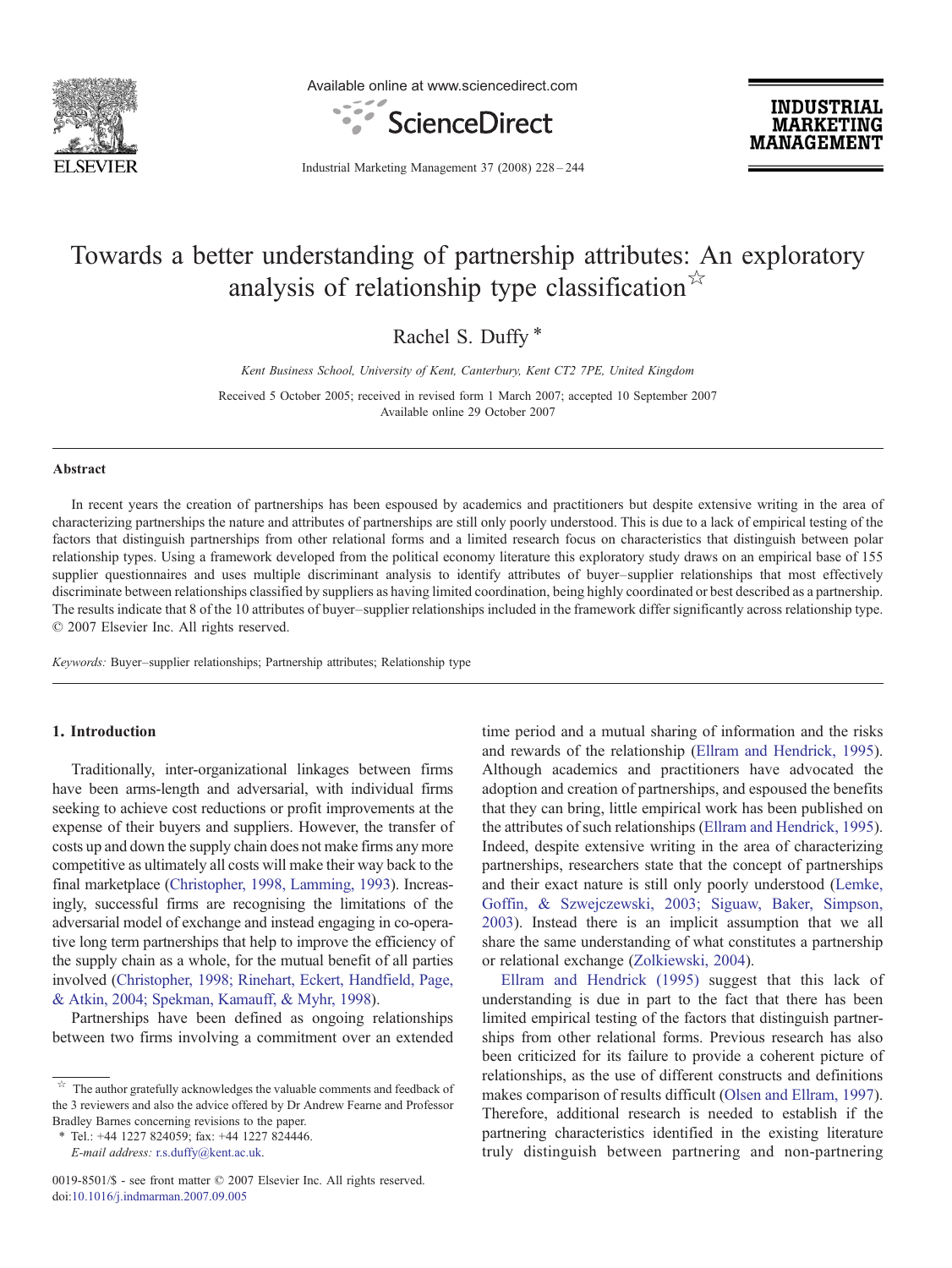relationships, and to better conceptualize what relational exchange and partnerships actually entail [\(Ellram and Hendrick,](#page--1-0) [1995; Frazier, 1999; Lemke et al., 2003; Moberg and Speh, 2003\)](#page--1-0).

A poor understanding of how partnerships differ from other types of co-operative relationships results from a limited research focus on characteristics that distinguish between polar relationship types. Specifically, the focus of most research has been to compare partnerships and relational exchange to discrete, transactional or adversarial arms-length dealings (i.e. [Dwyer, Schurr, & Oh, 1987; Frazier, 1999; Lambert, Emmel](#page--1-0)[hainz, & Gardner, 1996; Lusch and Brown, 1996; Moberg and](#page--1-0) [Speh, 2003; Mohr and Nevin, 1990\)](#page--1-0).

However, it is widely acknowledged that most firms have already achieved cooperation and coordination with key segments of their suppliers and customers ([Spekman et al.,](#page--1-0) [1998](#page--1-0)). Therefore rather than a dichotomous focus on discrete market transactions at one end of a relationship continuum and partnerships at the other, it is important that future research focuses on identifying the critical differences between partnerships and other types of cooperative relationships, as researchers state that these differences have been largely ignored ([Golicic](#page--1-0) [and Mentzer, 2005; Hausmann, 2001; Laing and Lian, 2005\)](#page--1-0).

Therefore, the aim of this paper is to address this gap in the literature by comparing partnerships to relationships where some coordination of activities is specified to exist, rather than comparing partnerships to transactional relationships based on infrequent or 'one off' market exchanges. As firms' beliefs about others identify their behavioral predisposition towards them ([Donaldson and](#page--1-0) [O'Toole, 2000](#page--1-0)) the premise of the study is that firms that perceive a relationship as a partnership will be motivated to engage in different behaviors and actions from those that don't. Specifically, this study compares relationships perceived by suppliers to be a partnership, to those perceived by suppliers as being highly coordinated or as having limited coordination of activities (Fig. 1). These categories of relationship type are consistent with descriptions of buyer– supplier relationships and interaction intensity identified in previous research (i.e. [Spekman et al., 1998; Webster, 1992](#page--1-0)).

In line with previous research, inter-organizational relationships are positioned in-between continuum anchors of market transactions and vertical integration ([Golicic & Mentzer, 2005;](#page--1-0) [Nevin, 1995; Rinehart et al., 2004; Webster, 1992\)](#page--1-0). As the end points of the continuum are not relationships they are not studied in the paper. In addition, relationships such as strategic alliances, joint ventures, franchising and licensing are not identified as points on the continuum as the discussion in this paper is restricted to vertical market relationships between buyers and suppliers rather than horizontal non market relationships.

#### 2. Theoretical framework to classify relationships

Buyer–supplier relationships are multifaceted and cover a wide range of functions and activities ([Holmlund, 2004\)](#page--1-0). Therefore a comprehensive framework is needed that will enable the complexity of exchange relationships to be examined and identify indicators that distinguish between different types of buyer–seller relationships. To capture the complexity of buyer– supplier relationships, this study uses a framework [\(Fig. 2\)](#page--1-0) that draws from the internal political economy literature.

Specifically, it draws on the work of [Stern and Reve \(1980\)](#page--1-0), who state that inter-organizational relationships can be examined by dividing the inter-organizational dyad into an internal economy (the form and processes linking the channel members) and an internal polity (the power-dependence relationship). These interacting sets of internal economic and socio-political forces jointly influence collective behavior and sentiments as well as performance in the relationship [\(Reve and](#page--1-0) [Stern, 1986, Robicheaux and Coleman, 1994](#page--1-0)).

Numerous researchers advocate the use of the political economy framework for the analysis of buyer–supplier relationships ([Ardnt, 1983; Krapfel, Salmond, & Spekman, 1991;](#page--1-0) [Nidumolu, 1995; Webster, 1992](#page--1-0)). In particular, researchers have highlighted the suitability of the internal political economy for investigating differences in relationship structure and type ([Golicic and Mentzer, 2005, Izquierdo and Cillan, 2004](#page--1-0)). A key strength of the political economy framework is its ability to integrate a number of diverse concerns in inter-organizational research in a general framework [\(Stern and Reve, 1980\)](#page--1-0). This includes an examination of the interaction between interorganizational dyads and their channel environment, referred to by [Stern and Reve \(1980\)](#page--1-0) as the external political economy.

Despite its comprehensive nature, a weakness of the political economy paradigm is the lack of conceptual and operational definitions of the concepts used to investigate inter-organizational relationships ([McIvor and Humphreys, 2004](#page--1-0)). As such, the nature of this study is largely exploratory as new scales will need to be developed to operationalize some of the constructs in the framework. Each part of the framework is discussed in turn to highlight the different aspects of relationships that will be examined to identify factors that differentiate between partnerships and lesser coordinated relationships.

### 2.1. Conceptualization of the structure of the economy

Researchers have defined the structure of the internal economy as the extent of vertical coordination that exists between the pair



Fig. 1. Continuum of buyer–supplier interactions.